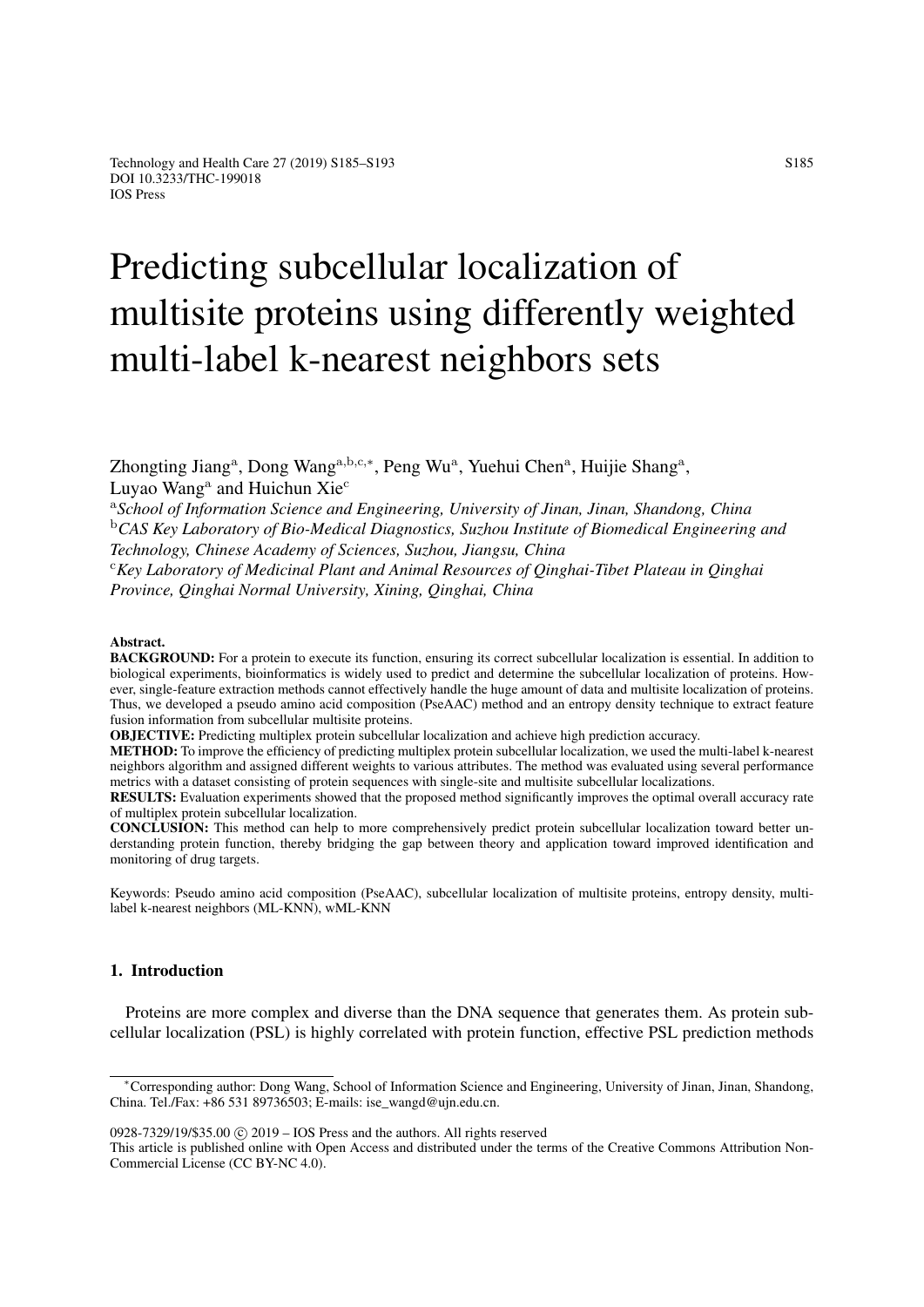#### S186 *Z. Jiang et al. / Predicting subcellular localization of multisite proteins using differently weighted ML-KNN sets*

provide information for understanding protein functions that is essential for several research applications such as in molecular biology [\[1](#page-7-0)[,2\]](#page-8-0), cell biology [\[3,](#page-8-1)[4\]](#page-8-2), and neuroscience [\[5\]](#page-8-3), as well as in clinical medicine [\[6–](#page-8-4)[8\]](#page-8-5). The prediction and recognition of PSL using bioinformatics methods is one of the fundamental objectives of proteomics and cell biology [\[9\]](#page-8-6), as PSL information is crucial for discovering protein functions toward helping to understand the complex cellular pathways involved in the process of biological regulation.

In recent decades, high-throughput molecular biology technologies have brought about exponential growth in the number of protein sequences identified. Considering the vast amount of molecular data now available and continuously accumulating, it is vital to develop a fast and available method for identifying the subcellular locations of their sequence information [\[10](#page-8-7)[–13\]](#page-8-8). The basic requirement for a cell to function normally is that the proteins operate in specific subcellular positions [\[14\]](#page-8-9). The main limitations of current methods of predicting PSL is that they cannot handle information on multiple proteins simultaneously. Thus, new prediction methods must be able to predict both single- and multiplepoint PSLs.

Since a given feature extraction method and dataset will yield different results depending on the prediction algorithm applied, we here propose a new method for extracting protein subcellular information using a feature fusion technique. Feature extraction methods including the entropy density and pseudo amino acid composition (PseAAC) are typically used for protein coding. Considering these two feature extraction methods, we used the multi-label k-nearest neighbors (ML-KNN) algorithm and assigned diverse weights to various attributes for predicting multiplex PSL. We then evaluated the developed algorithms using a variety of well-established performance indexes.

# 2. Materials and method

# *2.1. Dataset*

The dataset S was used in the present study, which was applied for the *Gpos-mPloc* predictor as described previously [\[13\]](#page-8-8). The dataset consists of 519 different protein sequences, and each protein has one or many subcellular locations: four have two subcellular localizations and the remaining 515 have only one subcellular localization. No protein shows greater than 25% sequence consistency with other proteins. The dataset was downloaded from http://www.csbio.sjtu.edu.cn/bioinf/Gpos-multi/Data.htm (last accessed on April 30, 2018), which includes 174 protein sequences in the cell membrane, 18 protein sequences in the cell wall, 208 protein sequences in the cytoplasm, and 123 extracellular protein sequences.

#### *2.2. Feature extraction*

#### *2.2.1. Entropy density*

The entropy density was first introduced to represent DNA sequences and determine exons existing in gene sequences [\[15\]](#page-8-10). The Shannon entropy [\[16\]](#page-8-11) is expressed as:

$$
H(S) = -\sum_{i=1}^{20} f_i \log f_i \quad i = 1, 2, 3, \cdots, 20
$$
 (1)

where  $f_i(i = 1, 2, \ldots, 20)$  represent the normalized occurrence frequencies of the 20 amino acids that occur in protein S. Therefore, the entropy density function is defined as: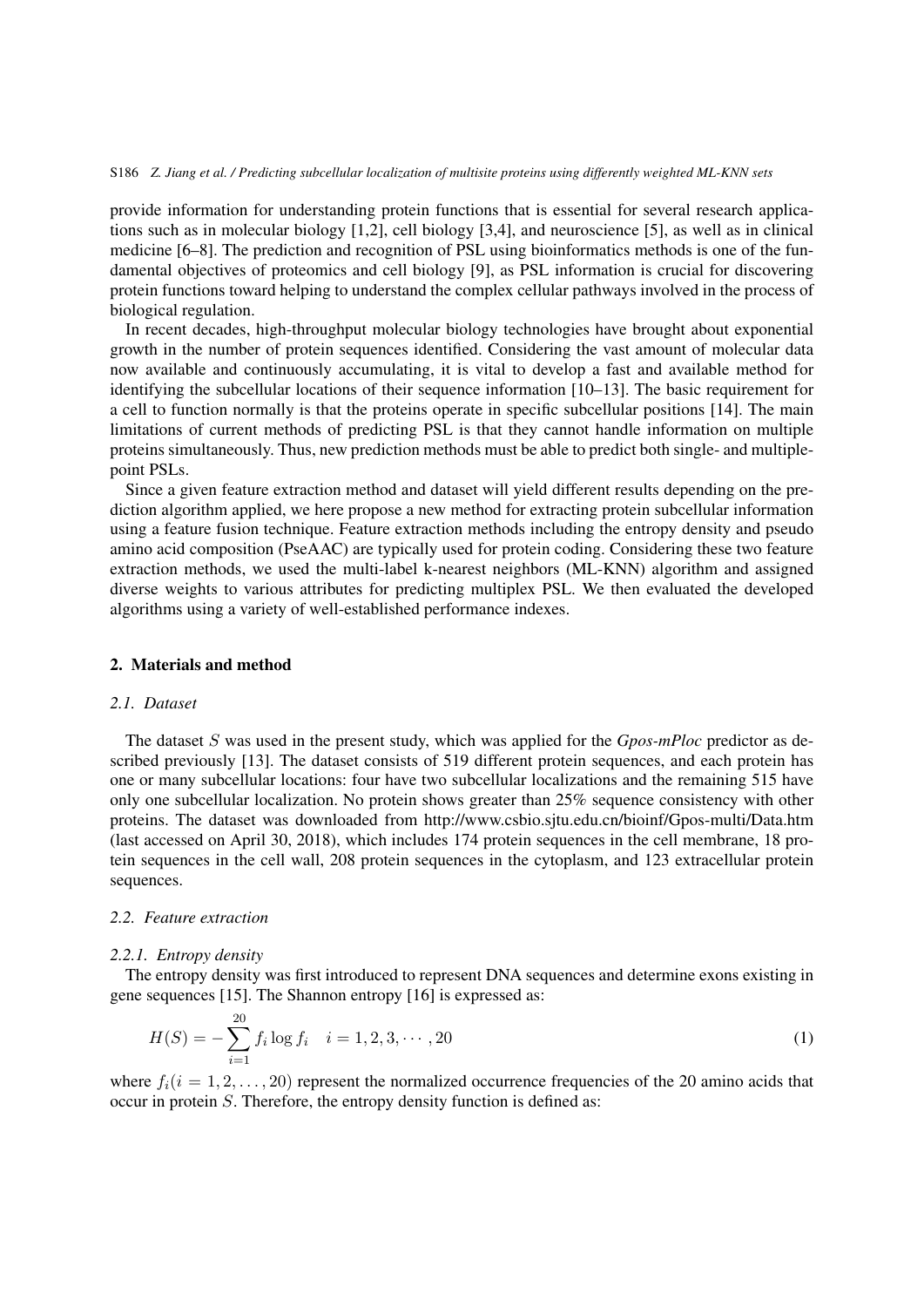*Z. Jiang et al. / Predicting subcellular localization of multisite proteins using differently weighted ML-KNN sets* S187

$$
s_i(S) = -\frac{1}{H(S)} f_i \log f_i \quad i = 1, 2, 3, \dots, 20
$$
\n(2)

The sequence of protein  $S$  is then represented as:

$$
s(S) = (s_1(S), s_2(S), s_3(S), \dots, s_{20}(S))
$$
\n<sup>(3)</sup>

Where  $s_i(S)$  are the entropy values of the 20 amino acids in the protein sequence.

# *2.2.2. PseAAC*

<span id="page-2-1"></span>Ń

PseAAC was first developed to prevent the loss of hidden information in protein sequences and to provide a better expression of the initial information about AACs [\[17](#page-8-12)[–19\]](#page-8-13). PseAAC reflects a protein expressed by generating  $20 + \lambda$  discrete numbers, and includes both the main features of the AAC and information beyond the AAC.

Suppose the protein molecule is represented by:

$$
R_1 R_2 R_3 R_4 R_5 \cdots R_L \tag{4}
$$

where  $R_i(i = 1, 2, \dots, L)$  indicates the amino acid residue located in area L. The protein sequence and other relevant information are also included in this expression. From the inherent nature of this representation, we can approximate the amino acid order information within a peptide chain sequence as a set of sequence order correlation factors, which can be expressed as:

<span id="page-2-0"></span>
$$
\begin{cases}\n\theta_1 = \frac{1}{L} \sum_{i=1}^{L-1} \Theta(R_i, R_{i+1}) \\
\theta_2 = \frac{1}{L} \sum_{i=1}^{L-2} \Theta(R_i, R_{i+2}) \\
\cdots \\
\theta_{\lambda} = \frac{1}{L} \sum_{i=1}^{L-\lambda} \Theta(R_i, R_{i+\lambda}) \\
\Theta(R_i, R_j) = \frac{1}{3} \left\{ \frac{[H_1(R_j) - H_1(R_i)]^2 + [H_2(R_j) - H_2(R_i)]^2}{[H_1(R_j) - M(R_i)]^2} \right\}\n\end{cases} (6)
$$

where  $H_1(R_i)$ ,  $H_2(R_i)$  and  $M(R_i)$  denote the hydrophobicity, hydrophilicity, and the amino acid sidechain mass of  $R_i$  ( $i = 1, 2, \ldots, L$ ), respectively. These values should first be transformed so that the average value of the coding sequence of the 20 amino acids is zero, and then substituted into Eq. [\(6\)](#page-2-0). The transformations can be expressed as follows:

$$
\begin{cases}\nH_1(R_i) = \frac{H_1^0(R_i) - \sum_{k=1}^{20} H_1^0(R_k)/20}{\sqrt{\sum_{\mu=1}^{20} [H_1^0(R_\mu) - \sum_{k=1}^{20} H_1^0(R_k)/20]^2/20}} \\
H_2(R_i) = \frac{H_2^0(R_i) - \sum_{k=1}^{20} H_2^0(R_k)/20}{\sqrt{\sum_{\mu=1}^{20} [H_2^0(R_\mu) - \sum_{k=1}^{20} H_2^0(R_k)/20]^2/20}} \\
M(R_i) = \frac{M(R_i) - \sum_{k=1}^{20} M(R_k)/20}{\sqrt{\sum_{\mu=1}^{20} [M(R_\mu) - \sum_{k=1}^{20} M(R_k)/20]^2/20}}\n\end{cases} \tag{7}
$$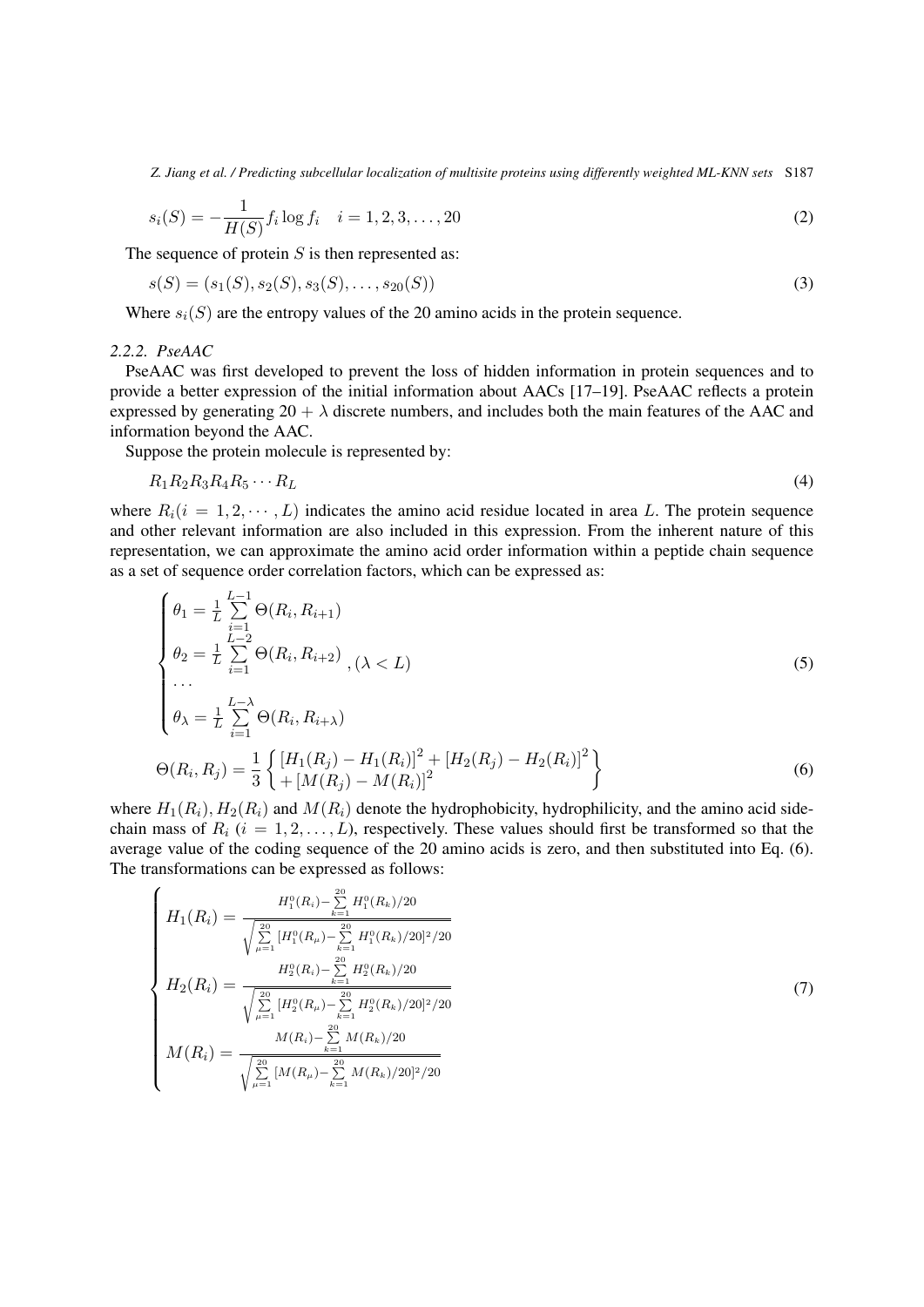#### S188 *Z. Jiang et al. / Predicting subcellular localization of multisite proteins using differently weighted ML-KNN sets*

In the classic 20-dimensional AAC, the sequence order-correlated factors in Eq. [\(5\)](#page-2-0) are added to produce a PseAAC containing  $(20 + \lambda)$  units. That is, we can express the characterization of a protein sample  $P$  as:

<span id="page-3-0"></span>
$$
P = [p_1 \cdots p_{20}p_{20+1} \cdots p_{20+\lambda}]^T, (\lambda < L)
$$
\n
$$
p_k = \begin{cases} \frac{f_k}{\sum\limits_{i=1}^{20} f_i + \omega \sum\limits_{j=1}^{\lambda} \theta_j}, (1 \leq k \leq 20) \\ \frac{\omega \theta_{k-20}}{\sum\limits_{i=1}^{20} f_i + \omega \sum\limits_{j=1}^{\lambda} \theta_j}, (20 + 1 \leq k \leq 20 + \lambda) \end{cases}
$$
\n(9)

where  $f_i$  ( $i = 1, 2, \ldots, 20$ ) indicate the normalized occurrence frequencies of the 20 amino acids in protein P,  $\theta_i$  is the j-tier sequence-correlation factor of the proteins based on Eqs [\(5\)](#page-2-0)–[\(7\)](#page-2-1), and w is the weight of the sequence order effect. In Eqs [\(8\)](#page-3-0) and [\(9\)](#page-3-0), units 1–20 reflect the influence of the classical AAC, and the remaining units reflect the influence of the sequence order. The input of the algorithm combines these two feature extraction methods, which involves the simple addition of dimensions.

# *2.3. Algorithm*

To guarantee the accuracy of PSL, a machine-learning algorithm must first be carefully designed. Although there are many algorithms available for predicting PSL, most of these focus only on a single subcellular location of a protein sequence, and cannot handle proteins located at multiple sites. With the increase in the discovery of multisite proteins, it is vital to obtain a fast and convenient method to recognize the subcellular location of proteins that do not have specific features. Here, we explored the use of the ML-KNN algorithm for this purpose, which is known to be beneficial for multi-label learning problems [\[20–](#page-8-14)[23\]](#page-8-15). In a test case t, ML-KNN should identify the K nearest neighbors  $N(t)$  within the training set.  $H_1^l$  signifies that t has label l, whereas  $H_0^l$  signifies that t does not have label l. Moreover, the event that exactly j cases among the K nearest neighbors of t have label l is denoted by  $E_j^l$ . Let  $\bar{y}$ be the class vector of x. If  $l \in Y$ , then the *l-th* unit  $\vec{y}_x(l)$  is 1; otherwise, it is 0. The expression of  $N(x)$ is similar to  $N(t)$ . Therefore, according to the neighbor set of tags, the membership count vector can be expressed as:

$$
\vec{C}_x(l) = \sum_{a \in N(x)} \vec{y}_a(l), l \in y \tag{10}
$$

where  $\vec{C}_x(l)$  represents the serial number of neighbors of x at the *l-th* level.

Specifically, the prior probability of all labels is calculated based on whether they are training samples or test samples:

$$
P(H_1^l) = \frac{s + \sum_{i=1}^{m} y_{x_i}(l)}{s \times 2 + m}
$$
\n(11)

$$
P(H_0^l) = 1 - P(H_1^l) \tag{12}
$$

Next, the Bayesian rule is used to compute the posterior probabilities:

$$
P(E_j^l | H_1^l) = \frac{s + c[j]}{s \times (k+1) + \sum_{p=0}^k c[p]} \tag{13}
$$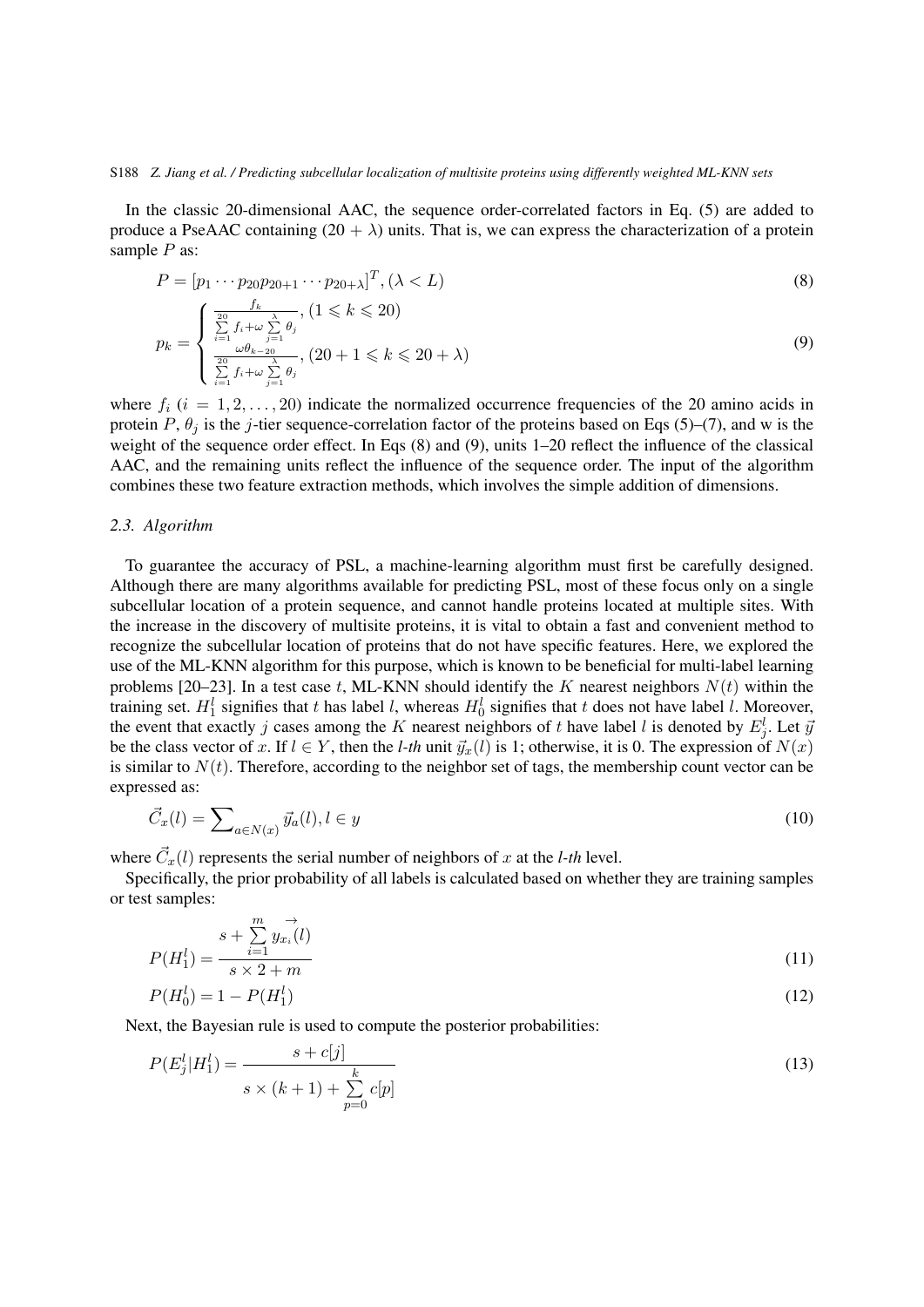

<span id="page-4-0"></span>Fig. 1. Flowchart of the prediction algorithm.

$$
P(E_j^l | H_0^l) = \frac{s + c'[j]}{s \times (k+1) + \sum_{p=0}^k c'[p]} \tag{14}
$$

where  $c[j]$  is the number of instances in which there are exactly j samples labeled l within the k nearest neighbors in the training set;  $c'[j]$  is similar to  $c[j]$ , except that j denotes unlabeled samples.

Finally, we compute the maximum posterior probability using the following two equations:

$$
\vec{y}_t(l) = \arg\max_{b \in \{0,1\}} P(H_b^l) P(E_{\vec{C}_t(l)}^l | H_b^l)
$$
\n(15)

$$
\vec{r}_t(l) = \frac{P(H_1^l)P(E_{\vec{C}_t(l)}^l|H_1^l)}{\sum_{b \in \{0,1\}} P(H_b^l)P(E_{\vec{C}_t(l)}^l|H_b^l)}
$$
(16)

However, the uneven features in the training set will lead to relatively low accuracy. Thus, we devel-oped an improved algorithm to assign suitable weights to each attribute [\[24\]](#page-8-16). The weighting factors  $w_t$ are defined as:

$$
w_t = \frac{\log\left(a + \frac{AvgNum}{Num(C_t)}\right)}{\log(a+1)} (1 < t < N)
$$
\n(17)

$$
a = \frac{MaxNum}{AvgNum} \tag{18}
$$

where  $AvgNum$  represents the average number of different categories of samples and  $Num(C_t)$  represents the number of samples in class  $C_t$ . This novel ML-KNN method considering weighted prior probabilities was named wML-KNN. A flowchart of the prediction algorithm is shown in Fig. [1.](#page-4-0)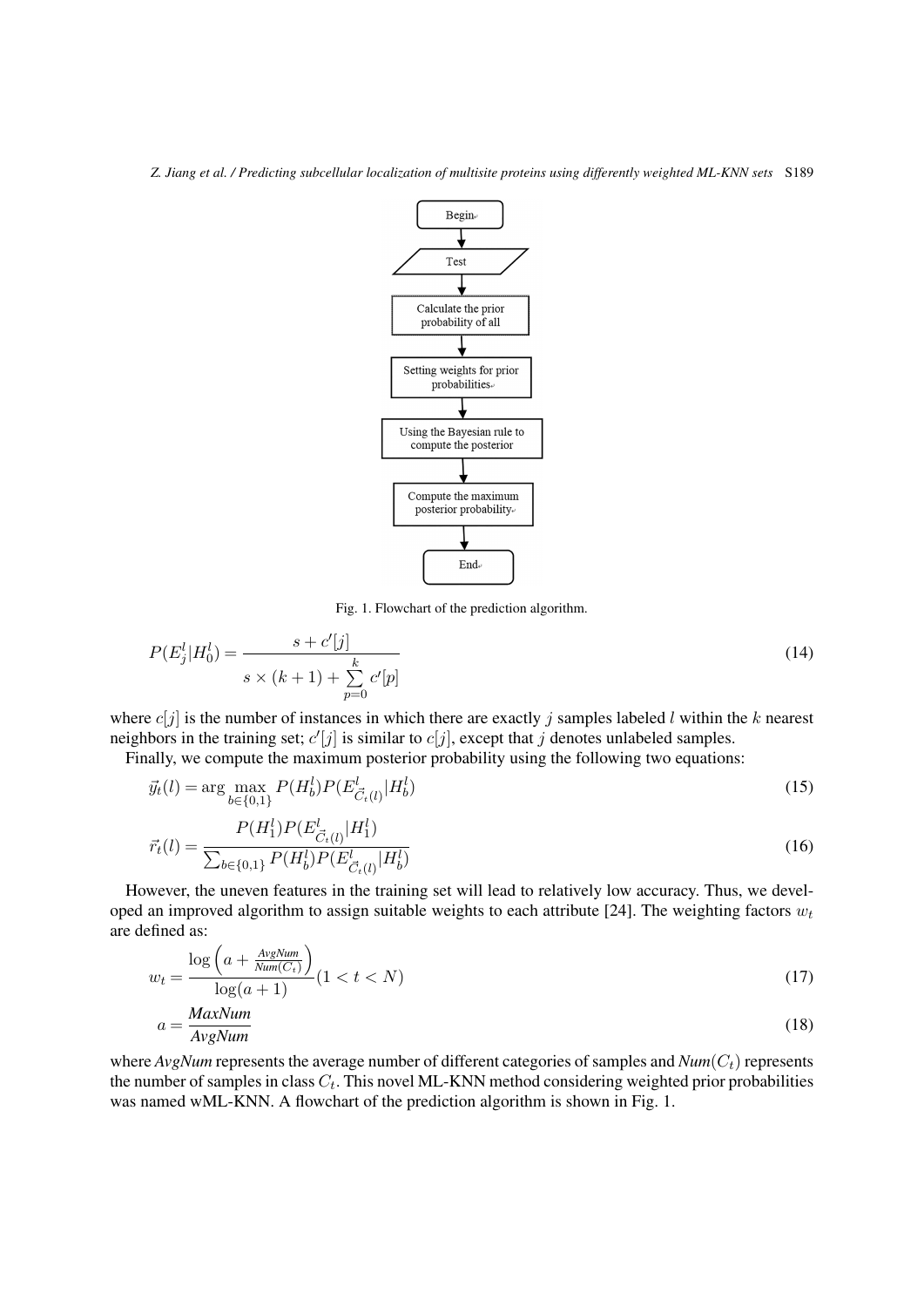#### *2.4. Evaluation measures*

The following multi-label evaluation indexes [\[25](#page-8-17)[,26\]](#page-8-18) were applied to the multi-label test set  $Z =$  $\{(x_i, y_i) | 1 \leq i \leq p\}$ : Hamming Loss, one-error, coverage, average recall, and absolute-true, described below in turn.

#### *2.4.1. Hamming Loss*

Hamming Loss is an indicator of the frequency with which an instance-label pair is wrong, expressed as:

$$
hlossZ(h) = \frac{1}{p} \sum_{i=1}^{p} \frac{1}{q} |h(x_i) \Delta y_i|
$$
\n(19)

Where p is the number of test samples,  $h(x_i)$  is the predicted label,  $y_i$  is the real label,  $\triangle$  is the symmetry difference between two datasets, and  $q$  is the number of labels. Thus, performance is inversely proportional to the value of *hlossZ*(h).

## *2.4.2. One-error*

The one-error metric evaluates the maximum frequency of inappropriate labels for a given instance, expressed as:

one-errorZ(f) = 
$$
\frac{1}{p} \sum_{i=1}^{p} [[\arg \max f(x_i, y)] \notin y_i]
$$
 (20)

where f is a real-valued function. For a case x and corresponding label set  $Y_i$ , a good learning process will output larger values for labels in  $Y_i$  than for labels that are not in  $Y_i$ . The one-error evaluates the maximum frequency of inappropriate labels for an instance. Thus, performance is inversely proportional to the value of *one-errorZ*(f).

## *2.4.3. Coverage*

$$
cov\,\text{erageZ}(f) = \frac{1}{p} \sum_{i=1}^{p} \max \text{rank}_{f}(x_i, y) - 1 \tag{21}
$$

The coverage averages the performance over all appropriate labels for a given instance. Thus, performance is inversely proportional to the value of *coverageZ*(f).

#### *2.4.4. Average recall*

$$
avgrecZ(f) = \frac{1}{p} \sum_{i=1}^{p} \frac{|\{y' \mid rankf(x, y') \le rankf(x_i, y), y' \in y_i\}|}{rankf(x_i, y)}
$$
(22)

The average recall is used to evaluate the mean value of labels that rank above specific values of  $y \in Y$ , which actually are in Y. Thus, pPerformance is proportional to the value of *avgrecZ(f)*.

# *2.4.5. Absolute-true*

absolute-trueZ(h) = 
$$
\frac{1}{p} \sum_{i=1}^{p} [h(x_i) = y_i]
$$
 (23)

Absolute-true assesses the ratio of predicted labels that are the same as the actual label set. Thus, performance is proportional to the value of *absolute-trueZ*(h).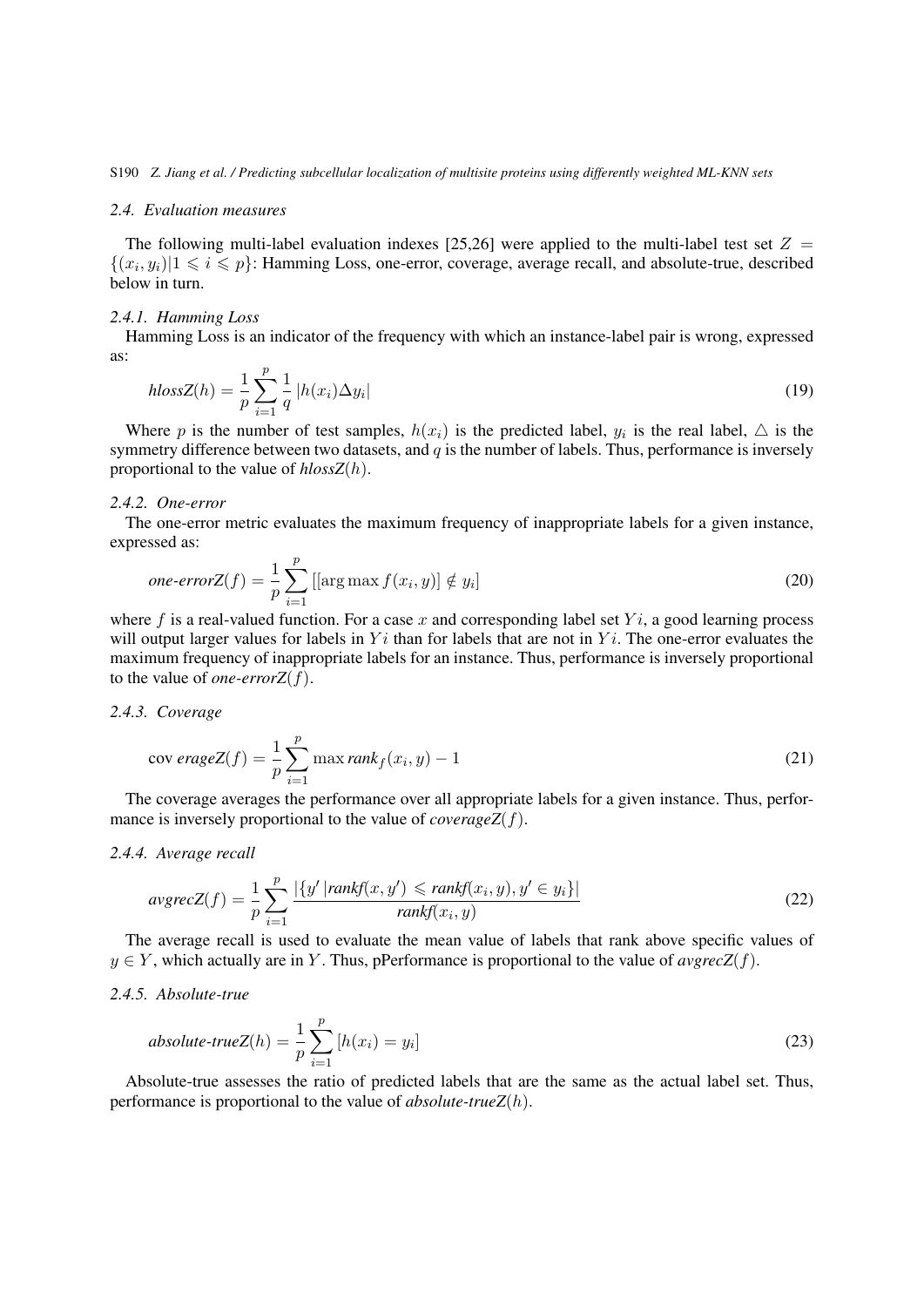<span id="page-6-0"></span>

| Results after applying entropy density to different algorithms |               |         |  |  |
|----------------------------------------------------------------|---------------|---------|--|--|
| Evaluation criterion                                           | Algorithm     |         |  |  |
|                                                                | <b>ML-KNN</b> | wML-KNN |  |  |
| Hamming $loss\downarrow$                                       | 0.1783        | 0.0918  |  |  |
| One-error $\downarrow$                                         | 0.3576        | 0.1855  |  |  |
| $Coverage \downarrow$                                          | 0.6099        | 0.2333  |  |  |
| Average recall <sup>*</sup>                                    | 0.7844        | 0.9018  |  |  |

Table 1

"↑" indicates that larger values provided better results, whereas

"↓" indicates that smaller values provided better results.

| Table 2                                               |
|-------------------------------------------------------|
| Results after applying PseAAC to different algorithms |
|                                                       |

<span id="page-6-1"></span>

|               | Algorithm |
|---------------|-----------|
| <b>ML-KNN</b> | wML-KNN   |
| 0.1769        | 0.0798    |
| 0.3595        | 0.1587    |
| 0.5946        | 0.2084    |
| 0.7871        | 0.9149    |
|               |           |

"↑" indicates that larger values provided better results, whereas "↓" indicates that smaller values provided better results.

<span id="page-6-2"></span>

| Table 3                                                                             |
|-------------------------------------------------------------------------------------|
| Comparative results of two different algorithms adopting the entropy density method |

| Algorithm     | MI "KNN | $W$ MI-KNN |
|---------------|---------|------------|
| Absolute-true | า 07    | 1601.      |

| Table 4<br>Comparative results of two different algorithms adopting PseAAC |           |         |  |  |
|----------------------------------------------------------------------------|-----------|---------|--|--|
| <b>Algorithm</b>                                                           | ML-KNN    | wML-KNN |  |  |
| Absolute-true                                                              | $62.52\%$ | 83.37%  |  |  |

# <span id="page-6-3"></span>3. Results

The feature extraction algorithm affects the final accuracy. In this study, the effect of using the entropy density and PseAAC feature extraction methods was examined. The ML-KNN and wML-KNN methods were both applied for comparison of results. The feature fusion method, with simple addition of dimensions, was also used. Overall, better results were obtained when  $k = 1$ .

As shown in Tables [1](#page-6-0) and [2,](#page-6-1) the entropy density and PseAAC feature extraction methods wML-KNN showed better performance than ML-KNN in each evaluation measurement. Moreover, the wML-KNN algorithm achieved better performance than ML-KNN for each evaluation criterion.

The comparative results presented in Tables [3](#page-6-2) and [4](#page-6-3) suggest that using wML-KNN increases the absolute-true rate by approximately 20%. Thus, the same feature extraction algorithm applied to the same dataset gives different results simply by including weight values within the ML-KNN algorithm. Similar changes in the absolute-true rate were observed with both feature extraction algorithms, indicating that the wML-KNN algorithm provides better prediction accuracy.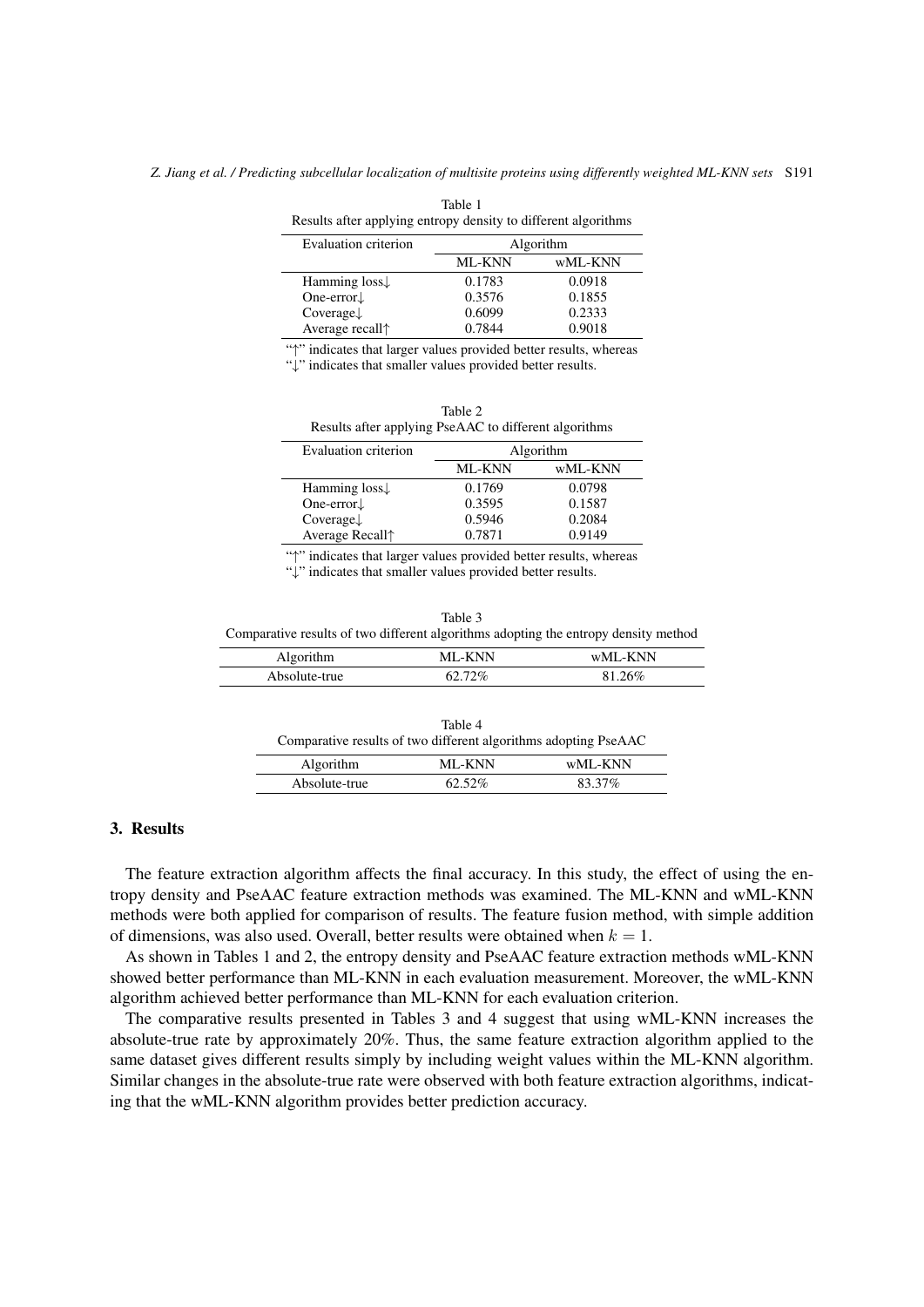S192 *Z. Jiang et al. / Predicting subcellular localization of multisite proteins using differently weighted ML-KNN sets*

#### 4. Discussions

Previous PSL prediction studies largely focused on proteins with localization at a single site. Since the discovery of the phenomenon that several proteins have two or more subcellular sites, more attention has been paid to developing multisite subcellular localization prediction and related algorithms. As a multi-label learning method with good generalization ability, the ML-KNN algorithm achieved remarkable results in multisite subcellular localization prediction. Furthermore, using various feature extraction methods and adopting the wML-KNN prediction algorithm can achieve higher accuracy than reported in other studies. For example, using different fusion feature extraction methods, Qu et al. [\[13\]](#page-8-8) adopted the ML-KNN algorithm to predict multisite subcellular localization in the Gpos-mploc protein dataset, and obtained the best overall accuracy rate of 66.1568%. Lin et al. [\[9\]](#page-8-6) used ML-KNN as the prediction algorithm to predict a benchmark animal protein dataset and finally obtained an accuracy of 62.88%. Practically, one dataset often contains proteins with both single-site and multisite subcellular localizations. This imbalance in a dataset will inevitably influence the efficiency of the ML-KNN algorithm. Therefore, as an improved version of ML-KNN, we developed the wML-KNN algorithm to reduce the negative effects of this data imbalance in part and to achieve relatively higher prediction accuracy.

The ultimate purpose of studying multisite PSL is to understand a protein's intrinsic function and obtain new insight into the nature of life. However, to date, the prediction of PSL has stagnated at the theoretical and experimental level. Despite the higher prediction accuracy obtained by adopting our proposed method, more research will be needed combining the results obtained in this study to link the theory to practice in this field. The following details should be considered as a preliminary analysis. First, more standardized protein datasets should be constructed to reduce the imbalance of data and the universality of related algorithms. Second, the entropy density and PseAAC are both effective local feature extraction methods. Thus, effective fusion methods of multiple features is expected to further improve the prediction accuracy. Moreover, the fusion of global and local protein physicochemical features, beyond information of the protein image, may bring breakthroughs in this field. Finally, just as important as the improvement of prediction accuracy described herein, it will be necessary to derive a plausible biological explanation for the results, which can facilitate application of the PSL theory into practice and should be a primary focus of the further work in this field.

## Acknowledgments

This research was supported by the Shandong Provincial Natural Science Foundation, China (No. ZR2018LF005), National Key Research and Development Program of China (No. 2016YFC0106000), Natural Science Foundation of China (No. 61302128), and Youth Science and Technology Star Program of Jinan City (No. 201406003).

# Conflict of interest

The authors declare no conflict of interest, financial or otherwise.

# References

<span id="page-7-0"></span>[1] Bao W, Wang D, Chen Y. Classification of protein structure classes on flexible neutral tree. IEEE/ACM Trans Comput